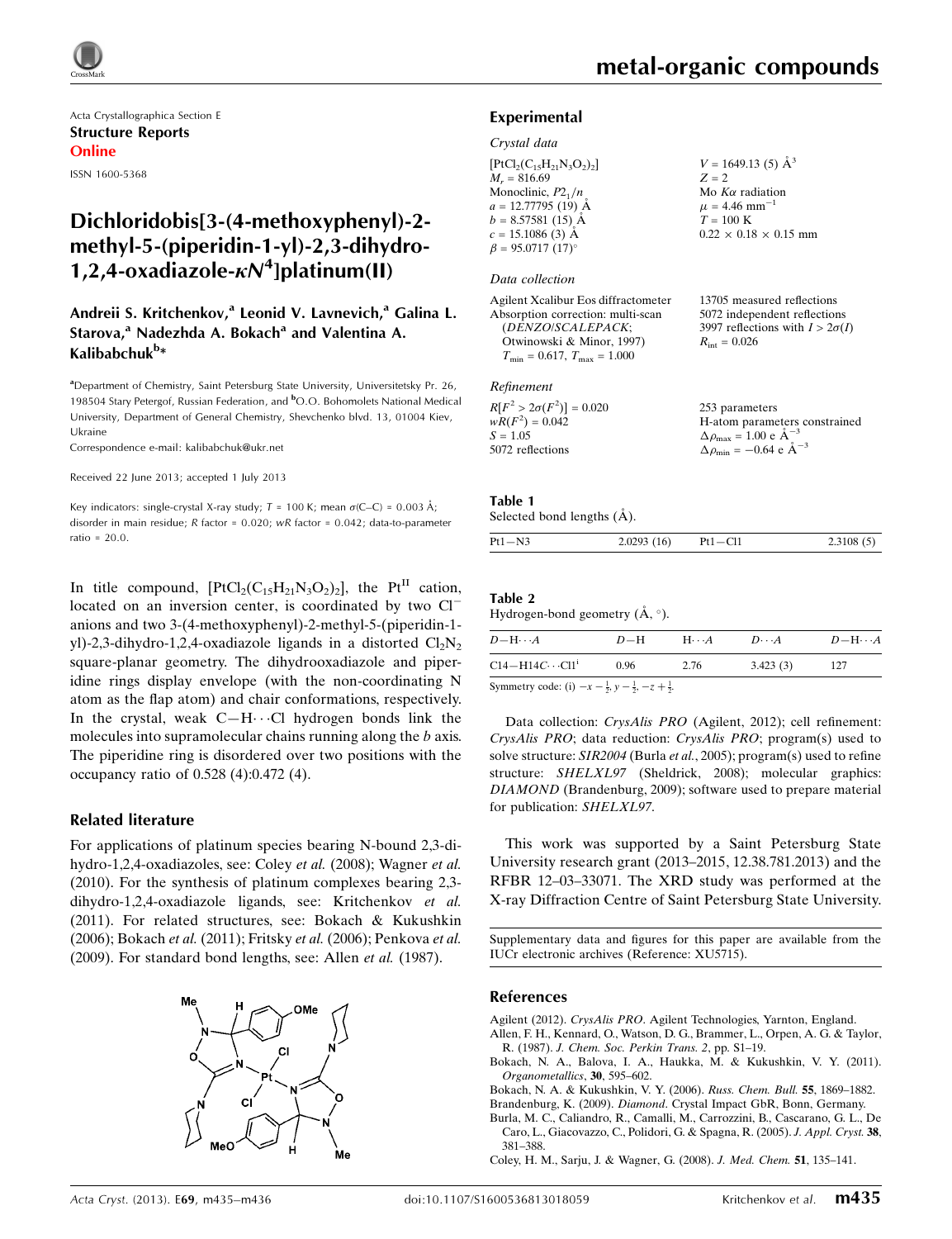- Fritsky, I. O., Kozłowski, H., Kanderal, O. M., Haukka, M., Świątek-[Kozłowska, J., Gumienna-Kontecka, E. & Meyer, F. \(2006\).](https://scripts.iucr.org/cgi-bin/cr.cgi?rm=pdfbb&cnor=xu5715&bbid=BB8) Chem. Commun. [pp. 4125–4127.](https://scripts.iucr.org/cgi-bin/cr.cgi?rm=pdfbb&cnor=xu5715&bbid=BB8)
- [Kritchenkov, A. S., Bokach, N. A., Haukka, M. & Kukushkin, V. Y. \(2011\).](https://scripts.iucr.org/cgi-bin/cr.cgi?rm=pdfbb&cnor=xu5715&bbid=BB9) [Dalton Trans.](https://scripts.iucr.org/cgi-bin/cr.cgi?rm=pdfbb&cnor=xu5715&bbid=BB9) 40, 4175–4182.
- [Otwinowski, Z. & Minor, W. \(1997\).](https://scripts.iucr.org/cgi-bin/cr.cgi?rm=pdfbb&cnor=xu5715&bbid=BB10) Methods in Enzymology, Vol. 276, [Macromolecular Crystallography, Part A, edited by C. W. Carter & R. M.](https://scripts.iucr.org/cgi-bin/cr.cgi?rm=pdfbb&cnor=xu5715&bbid=BB10) [Sweet, pp. 307–326. New York: Academic Press.](https://scripts.iucr.org/cgi-bin/cr.cgi?rm=pdfbb&cnor=xu5715&bbid=BB10)
- [Penkova, L. V., Macia˛g, A., Rybak-Akimova, E. V., Haukka, M., Pavlenko,](https://scripts.iucr.org/cgi-bin/cr.cgi?rm=pdfbb&cnor=xu5715&bbid=BB11) [V. A., Iskenderov, T. S., Kozłowski, H., Meyer, F. & Fritsky, I. O. \(2009\).](https://scripts.iucr.org/cgi-bin/cr.cgi?rm=pdfbb&cnor=xu5715&bbid=BB11) [Inorg. Chem.](https://scripts.iucr.org/cgi-bin/cr.cgi?rm=pdfbb&cnor=xu5715&bbid=BB11) 48, 6960–6971.
- [Sheldrick, G. M. \(2008\).](https://scripts.iucr.org/cgi-bin/cr.cgi?rm=pdfbb&cnor=xu5715&bbid=BB12) Acta Cryst. A64, 112–122.
- [Wagner, G., Marchant, A. & Sayer, J. \(2010\).](https://scripts.iucr.org/cgi-bin/cr.cgi?rm=pdfbb&cnor=xu5715&bbid=BB13) Dalton Trans. 39, 7747–7759.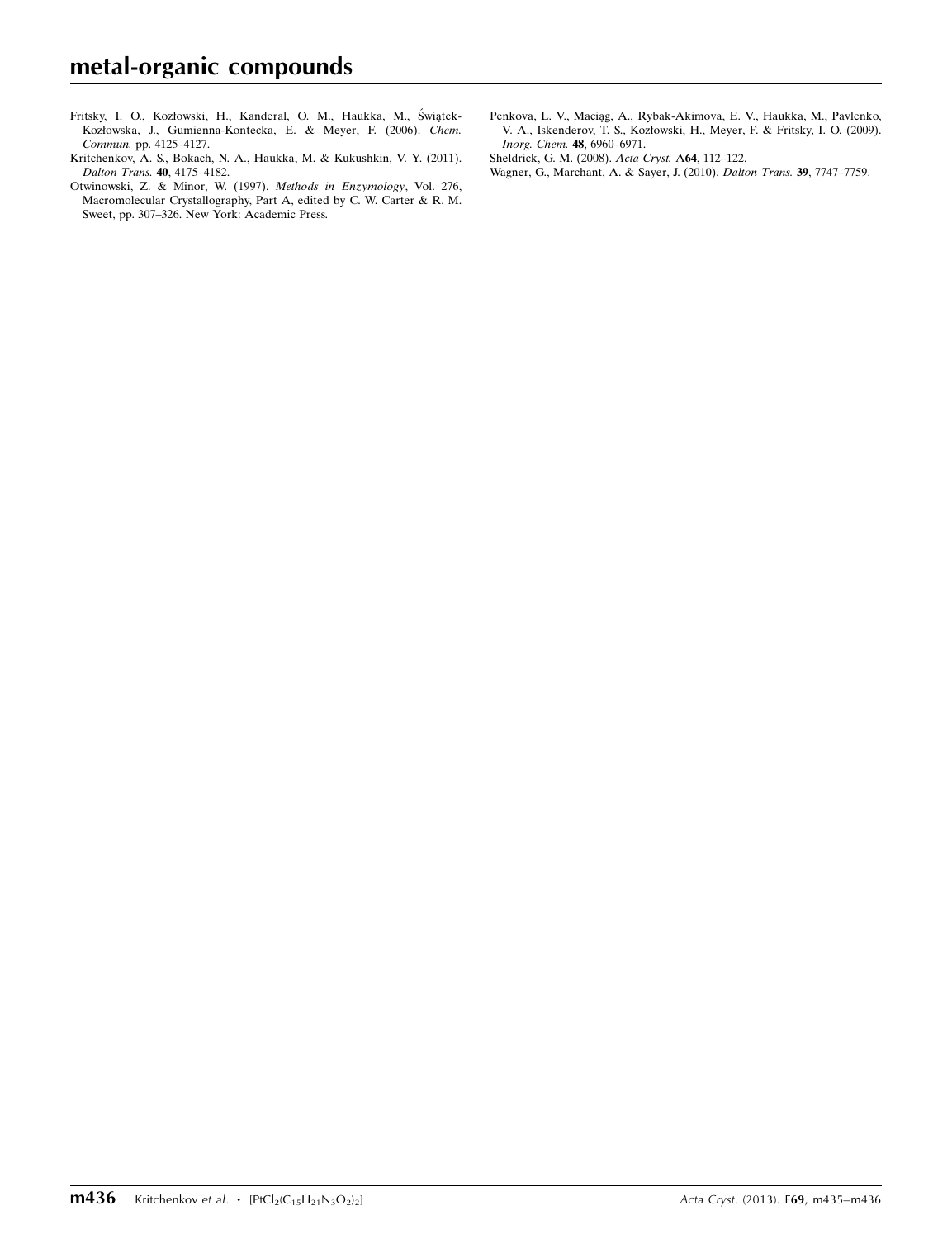# **supporting information**

*Acta Cryst.* (2013). E**69**, m435–m436 [doi:10.1107/S1600536813018059]

# **Dichloridobis[3-(4-methoxyphenyl)-2-methyl-5-(piperidin-1-yl)-2,3-dihydro-1,2,4-oxadiazole-***κN***<sup>4</sup> ]platinum(II)**

# **Andreii S. Kritchenkov, Leonid V. Lavnevich, Galina L. Starova, Nadezhda A. Bokach and Valentina A. Kalibabchuk**

### **S1. Comment**

In the past decade, a great attention has been paid to metal-mediated cycloaddition (CA) of dipoles to nitriles because the activation of nitrile substrates by a suitable metal center often results in promotion of CAs, which are not feasible in socalled pure organic chemistry (Coley *et al.*, 2008, Wagner *et al.*, 2010). Thus, the metal-mediated CA represents an efficient route to free and/or coordinated heterocycles that could be either difficult to obtain or even inaccessible *via* metal-free protocols (Bokach *et al.*, 2006, 2011). Furthermore, an interest in 2,3-dihydro-1,2,4-oxadiazole and their platinum complexes is caused by their potential application in medicine. Despite 2,3-dihydro-1,2,4-oxadiazoles are known, examples of 5-dialkylamino-2,3-dihydro-1,2,4-oxadiazoles and, in particular, their metal complexes are rare. Therefore, the synthesis of new complexes bearing the rare heterocycles as ligands and investigation of their properties, including their biological activity, are of interest. As an amplification of our project focused on metal-mediated CA and reactivity of metal-bound dialkylcyanamides (Kritchenkov *et al.*, 2011)) we synthesized and characterized the title compound by a single-crystal X-ray diffraction.

In the crystal structure of the title compound, the Pt atom is in the inversion center and coordinated by two Cl atoms and two N atoms (Fig. 1) of the heterocycles in *trans*-position. The Pt(1)–N(3) bond length (Table 1) is typical for (imine)Pt<sup>II</sup> species (Allen *et al.*, 1987). The N(3)–C(2) (1.307 (3) Å) distance is characteristic for the N=C double bond (Fritsky *et al.*, 2006; Penkova *et al.*, 2009), while the N(3)–C(4) and N(5)–C(4) (1.472 (3) and 1.480 (3) Å), correspondingly, are specific for the N–C single bonds (Allen *et al.*, 1987). In the complex, the C(4) atom of the heterocyclic ligand exhibits the *RR*/*SS* configuration.

In the crystal structure, the complexes interact with each other *via* the weak C—H···Cl hydrogen bond (Table 2), forming the supramolecular chains running along the b axis.

### **S2. Experimental**

Title compound was synthesized and isolated as pure solid by the described method (Kritchenkov *et al.*, 2011). The crystal was obtained by a slow evaporation of chloroform (RT) solution of the title compound. Hexane was added to the solution for improvement of crystallization of the complex.

### **S3. Refinement**

The piperidine ring was found to be disordered over two positions, the occupancies were refined to 0.528 (4)/0.472 (4). H atoms were placed in calculated positions with  $C-H = 0.93-0.98$  Å and included in the refinement in the riding model approximation,  $U_{iso}(H)$  set to 1.5U<sub>eq</sub>(C) for methyl H atoms and 1.2U<sub>eq</sub>(C) for the others.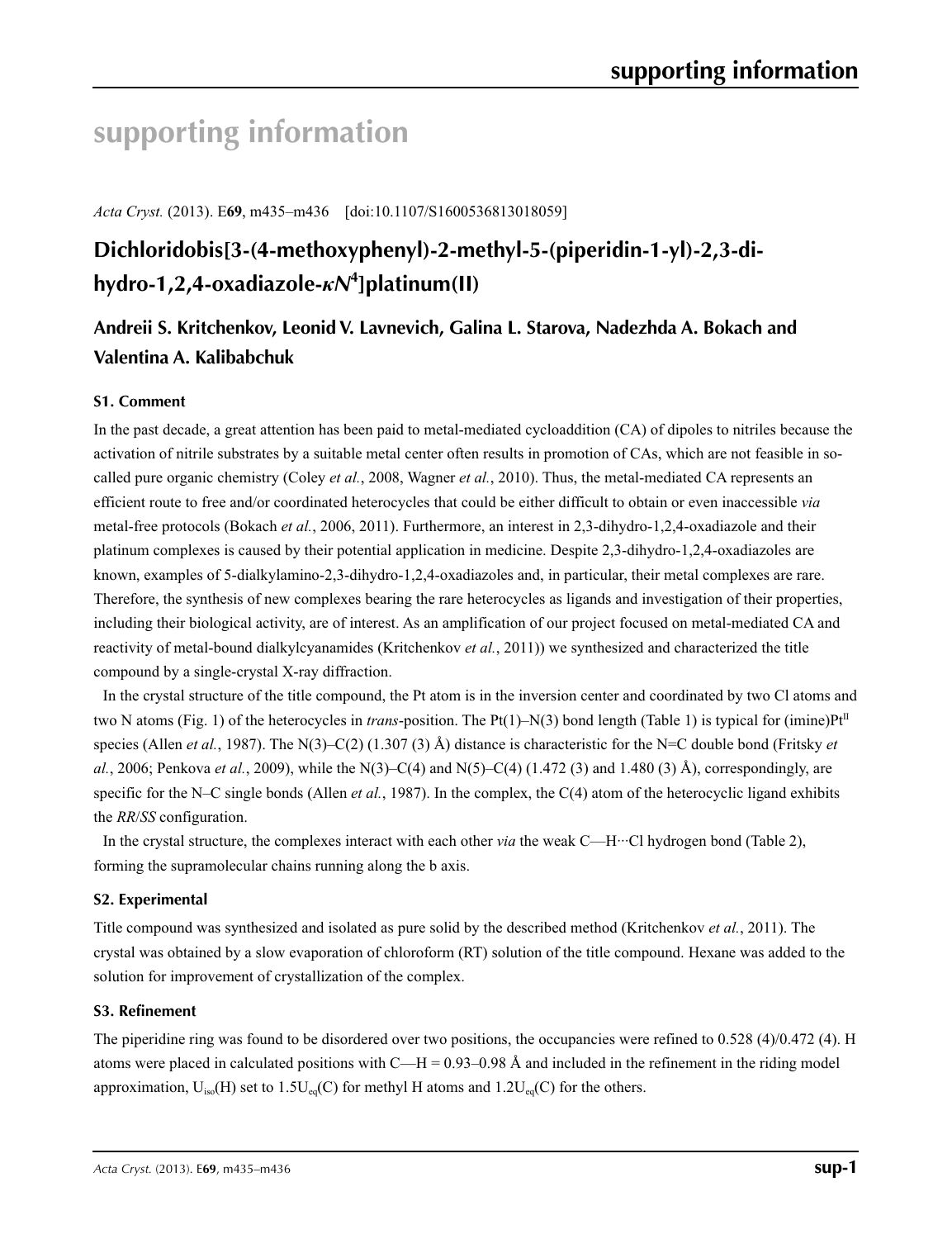

### **Figure 1**

View to the C30H42Cl2N6O4Pt complex in the structure of **1**. Thermal ellipsoids are drawn at the 50% probability level.

### **Dichloridobis[3-(4-methoxyphenyl)-2-methyl-5-(piperidin-1-yl)-2,3-dihydro-1,2,4-oxadiazole-***κN***<sup>4</sup> ]platinum(II)**

| $F(000) = 816$                         |
|----------------------------------------|
| $D_x = 1.645$ Mg m <sup>-3</sup>       |
| Mo Ka radiation, $\lambda = 0.71073$ Å |
| Cell parameters from 6284 reflections  |
| $\theta = 2.7 - 31.7^{\circ}$          |
| $\mu$ = 4.46 mm <sup>-1</sup>          |
| $T = 100 \text{ K}$                    |
| Prizm, light-yellow                    |
| $0.22 \times 0.18 \times 0.15$ mm      |
|                                        |
|                                        |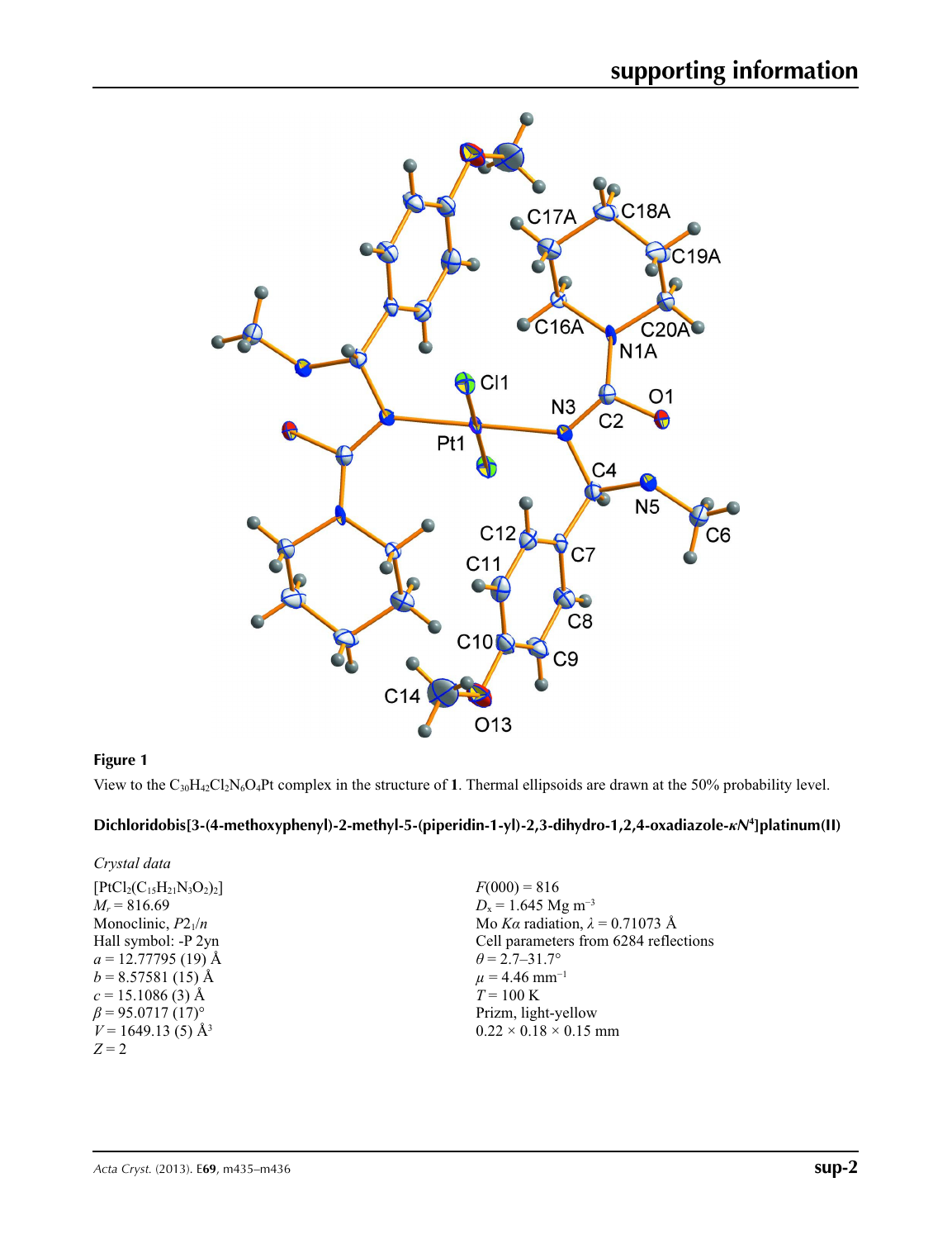*Data collection*

| <b>Agilent Xcalibur Eos</b><br>diffractometer<br>Radiation source: Enhance (Mo) X-ray Source<br>Graphite monochromator<br>Detector resolution: 16.2096 pixels mm <sup>-1</sup><br>$\omega$ scans<br>Absorption correction: multi-scan<br>(DENZO/SCALEPACK; Otwinowski & Minor,<br>1997)<br>Refinement | $T_{\min} = 0.617$ , $T_{\max} = 1.000$<br>13705 measured reflections<br>5072 independent reflections<br>3997 reflections with $I > 2\sigma(I)$<br>$R_{\rm int} = 0.026$<br>$\theta_{\text{max}} = 31.8^{\circ}, \theta_{\text{min}} = 2.7^{\circ}$<br>$h = -18 \rightarrow 17$<br>$k = -11 \rightarrow 11$<br>$l = -21 \rightarrow 21$ |
|-------------------------------------------------------------------------------------------------------------------------------------------------------------------------------------------------------------------------------------------------------------------------------------------------------|-----------------------------------------------------------------------------------------------------------------------------------------------------------------------------------------------------------------------------------------------------------------------------------------------------------------------------------------|
| Refinement on $F^2$                                                                                                                                                                                                                                                                                   | Secondary atom site location: difference Fourier                                                                                                                                                                                                                                                                                        |
| Least-squares matrix: full                                                                                                                                                                                                                                                                            | map                                                                                                                                                                                                                                                                                                                                     |
| $R[F^2 > 2\sigma(F^2)] = 0.020$                                                                                                                                                                                                                                                                       | Hydrogen site location: inferred from                                                                                                                                                                                                                                                                                                   |
| $wR(F^2) = 0.042$                                                                                                                                                                                                                                                                                     | neighbouring sites                                                                                                                                                                                                                                                                                                                      |
| $S = 1.05$                                                                                                                                                                                                                                                                                            | H-atom parameters constrained                                                                                                                                                                                                                                                                                                           |
| 5072 reflections                                                                                                                                                                                                                                                                                      | $w = 1/[\sigma^2(F_0^2) + (0.0128P)^2]$                                                                                                                                                                                                                                                                                                 |
| 253 parameters                                                                                                                                                                                                                                                                                        | where $P = (F_0^2 + 2F_c^2)/3$                                                                                                                                                                                                                                                                                                          |
| 0 restraints                                                                                                                                                                                                                                                                                          | $(\Delta/\sigma)_{\text{max}} = 0.001$                                                                                                                                                                                                                                                                                                  |
| Primary atom site location: structure-invariant                                                                                                                                                                                                                                                       | $\Delta\rho_{\text{max}} = 1.00 \text{ e A}^{-3}$                                                                                                                                                                                                                                                                                       |
| direct methods                                                                                                                                                                                                                                                                                        | $\Delta\rho_{\rm min}$ = -0.64 e Å <sup>-3</sup>                                                                                                                                                                                                                                                                                        |

### *Special details*

**Experimental**. The piperidine ring was found to be disordered over two positions with the occupancies 0.528/0.472. The non-hydrogen atoms were refined anisotropically. Carbon- and nitrogen-bonded H atoms were placed in calculated positions and were included in the refinement in the "riding" model approximation, with  $U_{iso}(H)$  set to 1.5U<sub>eq</sub>(C) and C— H 0.96 Å for the methyl groups, 1.2U<sub>eq</sub>(C) and C—H 0.98 Å for the tertiary CH groups, 1.2U<sub>eq</sub>(C) and C—H 0.93 Å for the carbon atoms of the benzene rings, and 1.2Ueq(N) and N—H 0.91 Å for the tertiary NH groups.

**Geometry**. All esds (except the esd in the dihedral angle between two l.s. planes) are estimated using the full covariance matrix. The cell esds are taken into account individually in the estimation of esds in distances, angles and torsion angles; correlations between esds in cell parameters are only used when they are defined by crystal symmetry. An approximate (isotropic) treatment of cell esds is used for estimating esds involving l.s. planes.

**Refinement**. Refinement of  $F^2$  against ALL reflections. The weighted R-factor wR and goodness of fit S are based on  $F^2$ , conventional R-factors R are based on F, with F set to zero for negative  $F^2$ . The threshold expression of  $F^2 > 2 \text{sigma}(F^2)$  is used only for calculating R-factors(gt) etc. and is not relevant to the choice of reflections for refinement. R-factors based on  $F<sup>2</sup>$  are statistically about twice as large as those based on F, and R- factors based on ALL data will be even larger.

*Fractional atomic coordinates and isotropic or equivalent isotropic displacement parameters (Å<sup>2</sup>)* 

|                  | $\mathcal{X}$  | ν          | z           | $U_{\rm iso}$ */ $U_{\rm eq}$ | Occ. (2) |
|------------------|----------------|------------|-------------|-------------------------------|----------|
| P <sub>t1</sub>  | 0.0000         | 0.5000     | 0.0000      | 0.01251(3)                    |          |
| Cl <sub>1</sub>  | $-0.01009(4)$  | 0.73071(6) | 0.07781(3)  | 0.02001(11)                   |          |
| N <sub>3</sub>   | 0.13951(13)    | 0.4505(2)  | 0.06907(11) | 0.0160(4)                     |          |
| N <sub>5</sub>   | 0.24273(14)    | 0.3416(2)  | 0.18442(12) | 0.0217(4)                     |          |
| O <sub>1</sub>   | 0.30566(12)    | 0.4436(2)  | 0.12999(11) | 0.0321(4)                     |          |
| O13              | $-0.17565(13)$ | 0.0800(2)  | 0.31245(12) | 0.0383(4)                     |          |
| C2               | 0.23174(17)    | 0.5175(3)  | 0.07460(16) | 0.0246(5)                     |          |
| C <sub>4</sub>   | 0.15295(15)    | 0.3037(2)  | 0.11921(13) | 0.0177(4)                     |          |
| H4               | 0.1726         | 0.2199     | 0.0798      | $0.021*$                      |          |
| C <sub>6</sub>   | 0.31081(18)    | 0.2079(3)  | 0.20773(16) | 0.0315(6)                     |          |
| H <sub>6</sub> A | 0.2708         | 0.1275     | 0.2334      | $0.047*$                      |          |
|                  |                |            |             |                               |          |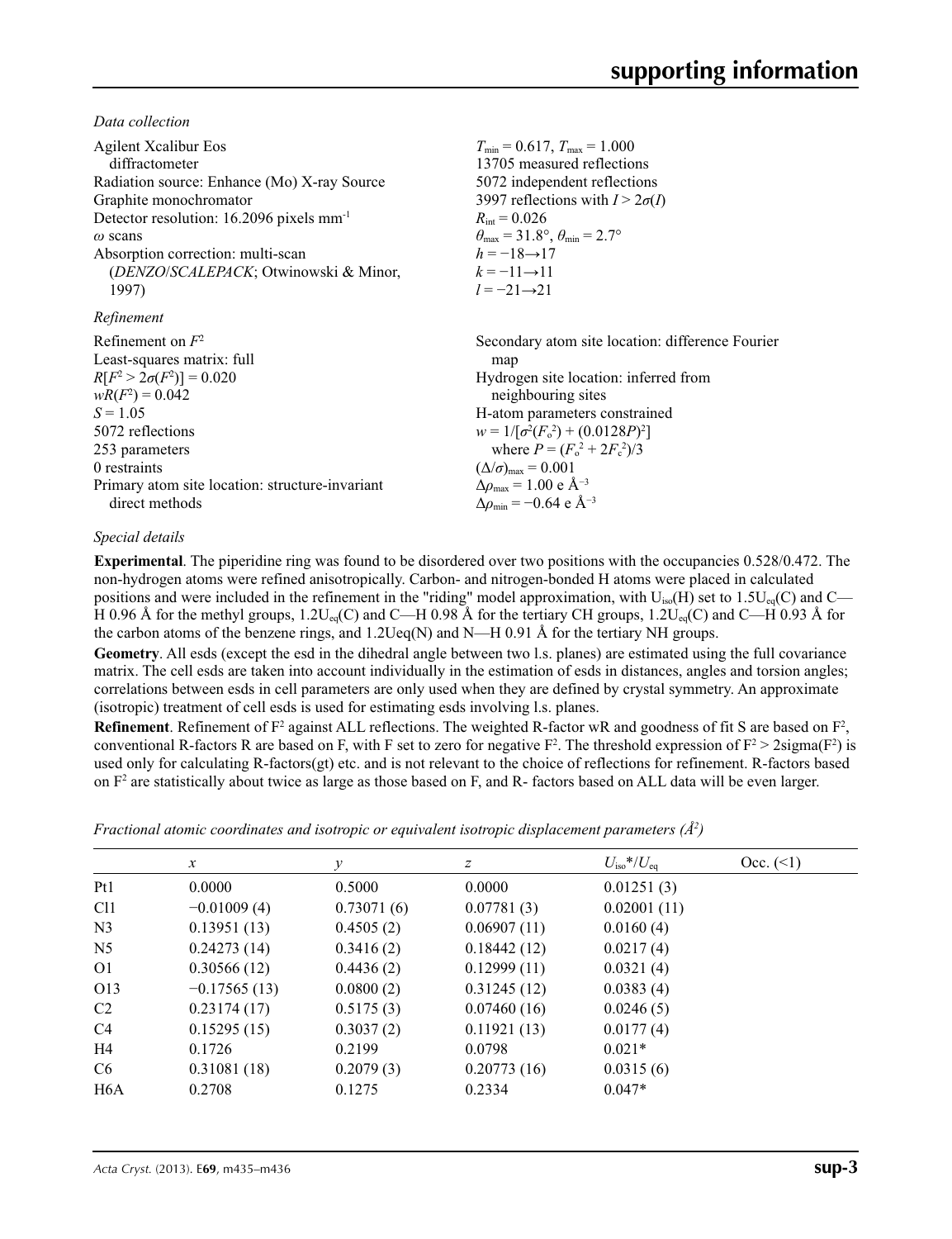| H6B               | 0.3674         | 0.2397     | 0.2499        | $0.047*$   |          |
|-------------------|----------------|------------|---------------|------------|----------|
| H <sub>6</sub> C  | 0.3389         | 0.1687     | 0.1552        | $0.047*$   |          |
| C7                | 0.06220(15)    | 0.2522(2)  | 0.16910(13)   | 0.0164(4)  |          |
| C8                | 0.04130(17)    | 0.0942(3)  | 0.17501(14)   | 0.0215(5)  |          |
| H8                | 0.0805         | 0.0232     | 0.1451        | $0.026*$   |          |
| C9                | $-0.03721(18)$ | 0.0406(3)  | 0.22485(16)   | 0.0251(5)  |          |
| H <sub>9</sub>    | $-0.0492$      | $-0.0659$  | 0.2295        | $0.030*$   |          |
| C10               | $-0.09774(17)$ | 0.1454(3)  | 0.26766(14)   | 0.0239(5)  |          |
| C11               | $-0.07848(17)$ | 0.3051(3)  | 0.26166(13)   | 0.0229(5)  |          |
| H11               | $-0.1193$      | 0.3761     | 0.2899        | $0.027*$   |          |
| C12               | 0.00224(17)    | 0.3571(3)  | 0.21309(13)   | 0.0201(5)  |          |
| H12               | 0.0162         | 0.4633     | 0.2100        | $0.024*$   |          |
| C14               |                |            |               |            |          |
|                   | $-0.2437(2)$   | 0.1821(4)  | 0.3538(2)     | 0.0573(9)  |          |
| H14A              | $-0.2750$      | 0.2542     | 0.3106        | $0.086*$   |          |
| H14B              | $-0.2043$      | 0.2386     | 0.4004        | $0.086*$   |          |
| H14C              | $-0.2978$      | 0.1226     | 0.3783        | $0.086*$   |          |
| N1A               | 0.2753(9)      | 0.6289(16) | 0.0262(9)     | 0.024(2)   | 0.528(4) |
| C16A              | 0.2130(12)     | 0.7065(14) | $-0.0497(9)$  | 0.0144(16) | 0.528(4) |
| <b>H16A</b>       | 0.1405         | 0.6719     | $-0.0531$     | $0.017*$   | 0.528(4) |
| H16B              | 0.2417         | 0.6808     | $-0.1052$     | $0.017*$   | 0.528(4) |
| C17A              | 0.2194(3)      | 0.8876(5)  | $-0.0328(3)$  | 0.0284(12) | 0.528(4) |
| H17A              | 0.1838         | 0.9418     | $-0.0832$     | $0.034*$   | 0.528(4) |
| H17B              | 0.1837         | 0.9130     | 0.0194        | $0.034*$   | 0.528(4) |
| C18A              | 0.3334(4)      | 0.9427(6)  | $-0.0193(3)$  | 0.0326(13) | 0.528(4) |
| <b>H18A</b>       | 0.3667         | 0.9297     | $-0.0740$     | $0.039*$   | 0.528(4) |
| H18B              | 0.3353         | 1.0526     | $-0.0040$     | $0.039*$   | 0.528(4) |
| C19A              | 0.3931(5)      | 0.8491(7)  | 0.0547(4)     | 0.0465(18) | 0.528(4) |
| <b>H19A</b>       | 0.4664         | 0.8797     | 0.0595        | $0.056*$   | 0.528(4) |
| H19B              | 0.3650         | 0.8729     | 0.1107        | $0.056*$   | 0.528(4) |
| C20A              | 0.3849(4)      | 0.6741(7)  | 0.0376(4)     | 0.0412(16) | 0.528(4) |
| H20A              | 0.4188         | 0.6479     | $-0.0154$     | $0.049*$   | 0.528(4) |
| H20B              | 0.4202         | 0.6178     | 0.0873        | $0.049*$   | 0.528(4) |
| N1B               | 0.2575(10)     | 0.6571(17) | 0.0444(10)    | 0.0193(18) | 0.472(4) |
|                   | 0.2104(14)     |            |               |            |          |
| C16B              |                | 0.7419(16) | $-0.0325(10)$ | 0.022(2)   | 0.472(4) |
| H <sub>16</sub> C | 0.1836         | 0.8409     | $-0.0133$     | $0.026*$   | 0.472(4) |
| H16D              | 0.1518         | 0.6825     | $-0.0602$     | $0.026*$   | 0.472(4) |
| C17B              | 0.2883(4)      | 0.7704(7)  | $-0.0991(3)$  | 0.0319(14) | 0.472(4) |
| H17C              | 0.2550         | 0.8296     | $-0.1485$     | $0.038*$   | 0.472(4) |
| H17D              | 0.3109         | 0.6714     | $-0.1219$     | $0.038*$   | 0.472(4) |
| C18B              | 0.3841(4)      | 0.8600(7)  | $-0.0579(4)$  | 0.0354(15) | 0.472(4) |
| H18C              | 0.3632         | 0.9635     | $-0.0406$     | $0.043*$   | 0.472(4) |
| H18D              | 0.4355         | 0.8707     | $-0.1010$     | $0.043*$   | 0.472(4) |
| C19B              | 0.4330(5)      | 0.7707(9)  | 0.0244(4)     | 0.0401(17) | 0.472(4) |
| H19C              | 0.4602         | 0.6712     | 0.0062        | $0.048*$   | 0.472(4) |
| H19D              | 0.4910         | 0.8302     | 0.0531        | $0.048*$   | 0.472(4) |
| C20B              | 0.3518(4)      | 0.7444(7)  | 0.0884(4)     | 0.0313(15) | 0.472(4) |
| H20C              | 0.3290         | 0.8440     | 0.1102        | $0.038*$   | 0.472(4) |
| H20D              | 0.3823         | 0.6848     | 0.1388        | $0.038*$   | 0.472(4) |
|                   |                |            |               |            |          |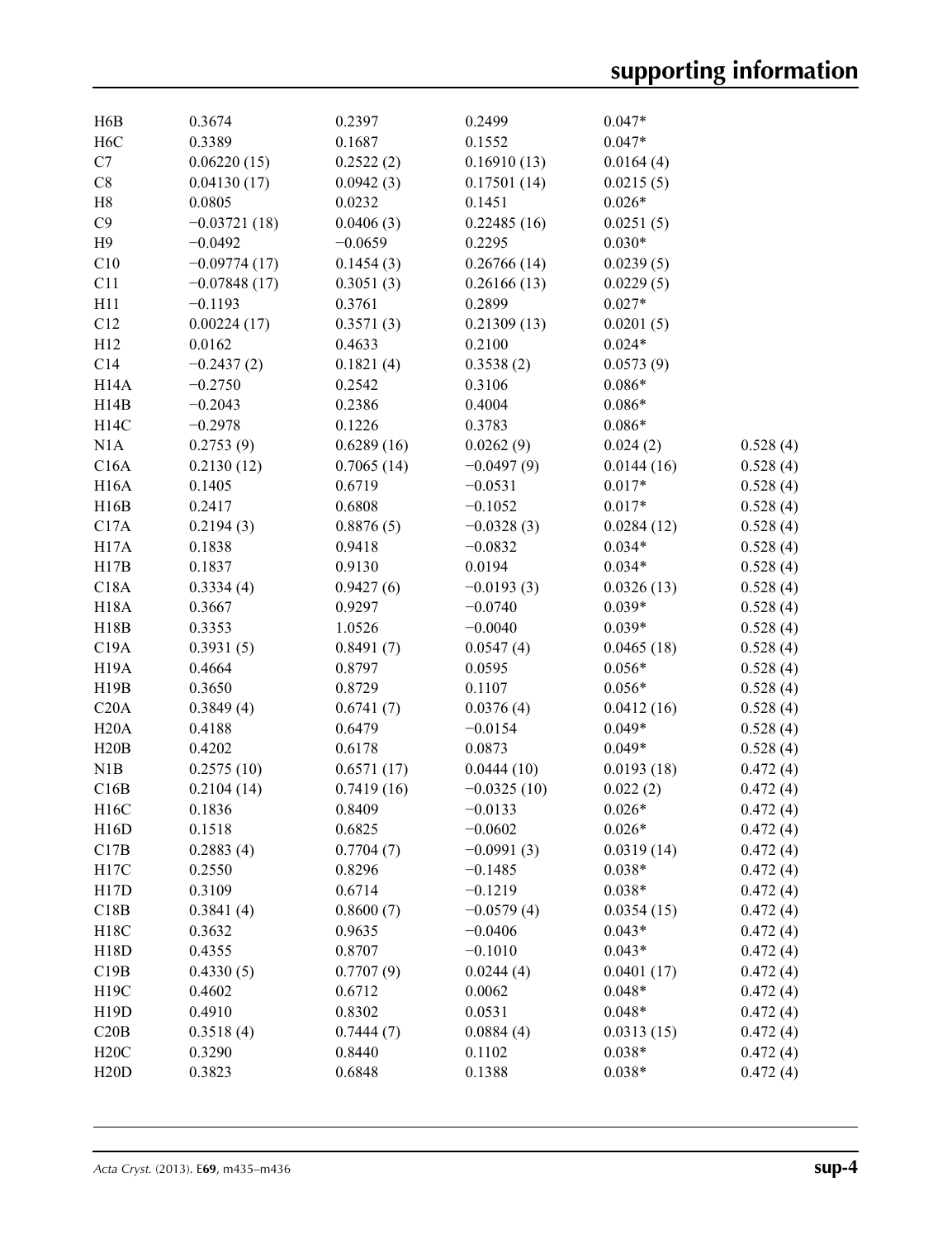# **supporting information**

|                 | $U^{11}$   | $U^{22}$   | $U^{33}$   | $U^{12}$       | $U^{13}$       | $U^{23}$      |
|-----------------|------------|------------|------------|----------------|----------------|---------------|
| Pt1             | 0.00901(5) | 0.01308(6) | 0.01504(5) | $-0.00236(4)$  | $-0.00124(3)$  | $-0.00214(5)$ |
| C <sub>11</sub> | 0.0188(2)  | 0.0172(3)  | 0.0235(2)  | $-0.00130(19)$ | $-0.00079(19)$ | $-0.0069(2)$  |
| N <sub>3</sub>  | 0.0136(8)  | 0.0151(8)  | 0.0185(9)  | $-0.0028(6)$   | $-0.0025(7)$   | 0.0011(7)     |
| N <sub>5</sub>  | 0.0157(9)  | 0.0199(10) | 0.0283(10) | $-0.0044(7)$   | $-0.0048(8)$   | 0.0064(8)     |
| O <sub>1</sub>  | 0.0148(8)  | 0.0358(9)  | 0.0435(10) | $-0.0079(7)$   | $-0.0099(7)$   | 0.0215(8)     |
| O13             | 0.0265(10) | 0.0429(11) | 0.0482(11) | $-0.0006(8)$   | 0.0184(8)      | 0.0072(9)     |
| C2              | 0.0170(10) | 0.0261(13) | 0.0292(12) | $-0.0034(9)$   | $-0.0059(9)$   | 0.0084(10)    |
| C4              | 0.0147(10) | 0.0155(11) | 0.0223(11) | 0.0003(8)      | $-0.0016(8)$   | $-0.0010(8)$  |
| C6              | 0.0219(12) | 0.0269(13) | 0.0441(15) | 0.0002(10)     | $-0.0059(11)$  | 0.0114(11)    |
| C7              | 0.0116(9)  | 0.0200(11) | 0.0166(10) | $-0.0031(8)$   | $-0.0033(7)$   | 0.0008(8)     |
| C8              | 0.0200(11) | 0.0199(12) | 0.0249(11) | $-0.0012(9)$   | 0.0038(9)      | $-0.0053(9)$  |
| C9              | 0.0225(12) | 0.0213(12) | 0.0318(13) | $-0.0069(9)$   | 0.0037(10)     | $-0.0019(9)$  |
| C10             | 0.0182(11) | 0.0328(14) | 0.0207(11) | $-0.0034(9)$   | 0.0028(9)      | 0.0021(10)    |
| C11             | 0.0215(11) | 0.0296(13) | 0.0176(10) | 0.0065(9)      | 0.0023(9)      | $-0.0039(9)$  |
| C12             | 0.0229(11) | 0.0172(11) | 0.0189(11) | $-0.0002(8)$   | $-0.0047(9)$   | $-0.0023(9)$  |
| C14             | 0.0452(19) | 0.067(2)   | 0.065(2)   | 0.0210(16)     | 0.0385(16)     | 0.0228(17)    |
| N1A             | 0.005(3)   | 0.029(5)   | 0.038(6)   | 0.001(2)       | $-0.001(3)$    | 0.013(4)      |
| C16A            | 0.015(2)   | 0.011(4)   | 0.016(4)   | $-0.006(3)$    | $-0.007(3)$    | $-0.002(3)$   |
| C17A            | 0.025(2)   | 0.027(3)   | 0.033(3)   | $-0.0048(18)$  | 0.0040(19)     | 0.004(2)      |
| C18A            | 0.033(3)   | 0.029(3)   | 0.033(3)   | $-0.018(2)$    | $-0.008(2)$    | 0.009(2)      |
| C19A            | 0.039(4)   | 0.048(4)   | 0.047(4)   | $-0.029(3)$    | $-0.025(3)$    | 0.023(3)      |
| C20A            | 0.018(2)   | 0.047(4)   | 0.056(4)   | $-0.010(2)$    | $-0.010(2)$    | 0.031(3)      |
| N1B             | 0.006(4)   | 0.023(5)   | 0.029(5)   | $-0.007(3)$    | $-0.002(3)$    | 0.006(3)      |
| C16B            | 0.019(3)   | 0.021(7)   | 0.026(6)   | $-0.010(4)$    | $-0.005(4)$    | $-0.002(4)$   |
| C17B            | 0.025(3)   | 0.045(3)   | 0.025(3)   | $-0.014(2)$    | $-0.004(2)$    | 0.010(2)      |
| C18B            | 0.023(3)   | 0.042(4)   | 0.041(3)   | $-0.019(2)$    | $-0.002(2)$    | 0.009(3)      |
| C19B            | 0.026(3)   | 0.054(5)   | 0.038(4)   | $-0.020(3)$    | $-0.011(3)$    | 0.016(3)      |
| C20B            | 0.033(3)   | 0.030(3)   | 0.028(3)   | $-0.022(2)$    | $-0.014(2)$    | 0.008(2)      |
|                 |            |            |            |                |                |               |

*Atomic displacement parameters (Å2 )*

*Geometric parameters (Å, º)*

| $Pt1 - N3$ <sup>i</sup> | 2.0293(16) | $N1A - C20A$  | 1.449(14) |
|-------------------------|------------|---------------|-----------|
| $Pt1 - N3$              | 2.0293(16) | $NIA-C16A$    | 1.49(2)   |
| $Pt1-C11$ <sup>i</sup>  | 2.3108(5)  | $C16A - C17A$ | 1.574(11) |
| $Pt1$ — $Cl1$           | 2.3108(5)  | $C16A - H16A$ | 0.9700    |
| $N3-C2$                 | 1.307(3)   | $C16A - H16B$ | 0.9700    |
| $N3-C4$                 | 1.471(3)   | $C17A - C18A$ | 1.528(6)  |
| $N5-C6$                 | 1.463(3)   | $C17A - H17A$ | 0.9700    |
| $N5-C4$                 | 1.481(2)   | $C17A - H17B$ | 0.9700    |
| $N5 - 01$               | 1.485(2)   | $C18A - C19A$ | 1.525(7)  |
| $O1 - C2$               | 1.362(2)   | $C18A - H18A$ | 0.9700    |
| $O13 - C10$             | 1.372(3)   | $C18A - H18B$ | 0.9700    |
| $O13 - C14$             | 1.417(3)   | $C19A - C20A$ | 1.525(9)  |
| $C2-M1B$                | 1.333(17)  | $C19A - H19A$ | 0.9700    |
| $C2-M1A$                | 1.353(16)  | $C19A - H19B$ | 0.9700    |
|                         |            |               |           |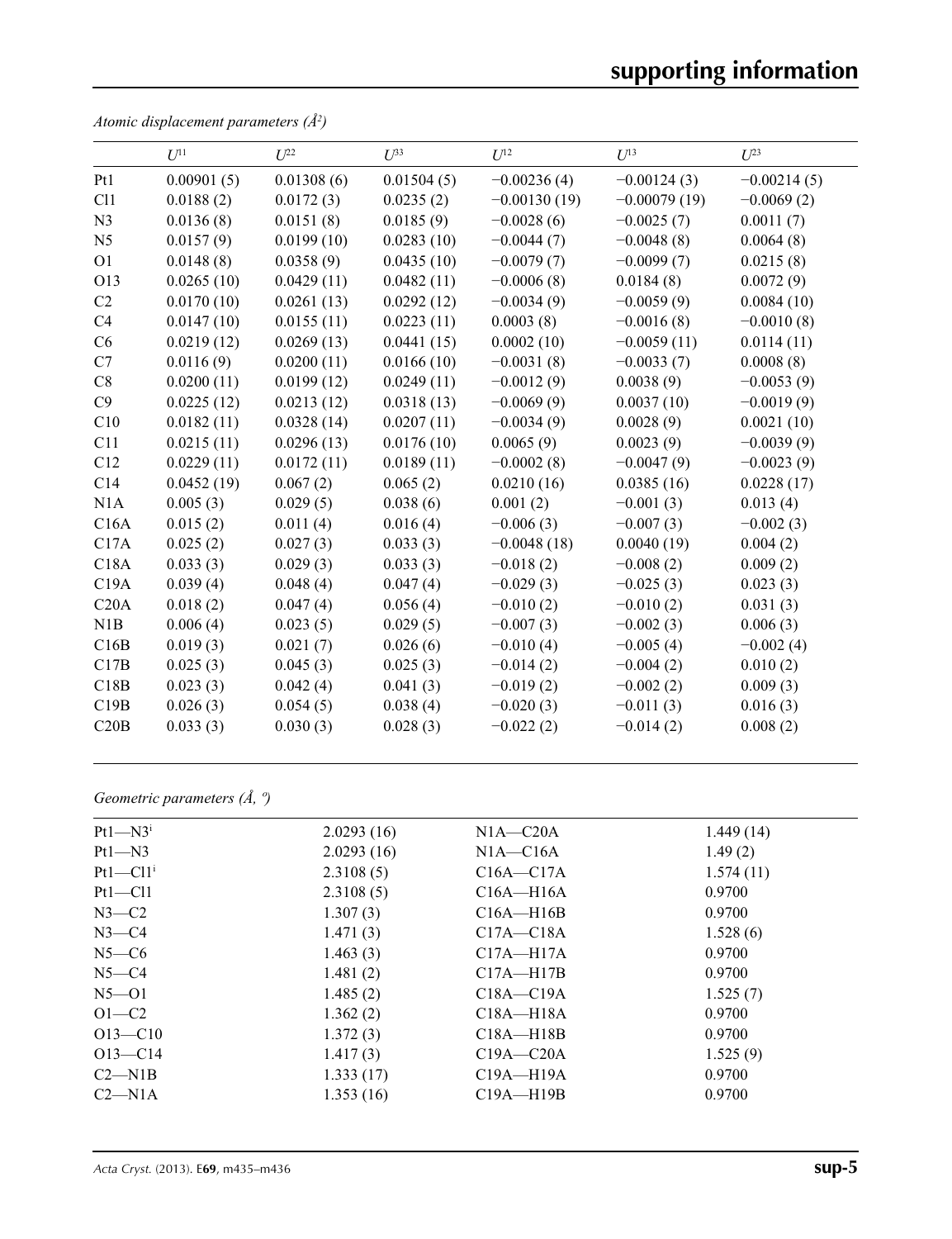| $C4-C7$                          | 1.504(3)             | $C20A - H20A$         | 0.9700            |
|----------------------------------|----------------------|-----------------------|-------------------|
| $C4 - H4$                        | 0.9800               | $C20A - H20B$         | 0.9700            |
| $C6 - H6A$                       | 0.9600               | $NIB - C16B$          | 1.45(2)           |
| $C6 - H6B$                       | 0.9600               | $NIB-C20B$            | 1.520(16)         |
| $C6 - H6C$                       | 0.9600               | $C16B - C17B$         | 1.496(18)         |
| $C7-C8$                          | 1.386(3)             | $C16B - H16C$         | 0.9700            |
| $C7 - C12$                       | 1.389(3)             | $C16B - H16D$         | 0.9700            |
| $C8-C9$                          | 1.385(3)             | $C17B - C18B$         | 1.530(6)          |
| $C8 - H8$                        | 0.9300               | $C17B - H17C$         | 0.9700            |
| $C9 - C10$                       | 1.383(3)             | $C17B - H17D$         | 0.9700            |
| $C9 - H9$                        | 0.9300               | $C18B - C19B$         | 1.544(8)          |
| $C10 - C11$                      | 1.395(3)             | C18B-H18C             | 0.9700            |
| $C11 - C12$                      | 1.391(3)             | $C18B - H18D$         | 0.9700            |
| $C11 - H11$                      | 0.9300               | $C19B - C20B$         | 1.497(10)         |
| $C12 - H12$                      | 0.9300               | C19B-H19C             | 0.9700            |
| $C14 - H14A$                     | 0.9600               | C19B-H19D             | 0.9700            |
| $C14 - H14B$                     | 0.9600               | $C20B - H20C$         | 0.9700            |
| C14-H14C                         | 0.9600               | $C20B - H20D$         | 0.9700            |
|                                  |                      |                       |                   |
| $N3^i$ -Pt1- $N3$                | 180.0                | $C17A - C16A - H16A$  | 110.2             |
| $N3^i$ -Pt1-Cl1 <sup>i</sup>     | 90.20(5)             | $NIA$ $-CI6A$ $-H16B$ | 110.2             |
| $N3$ -Pt1-Cl1 <sup>i</sup>       | 89.80(5)             | $C17A - C16A - H16B$  | 110.2             |
| $N3^i$ -Pt1-Cl1                  | 89.80 (5)            | H16A-C16A-H16B        | 108.5             |
| $N3$ -Pt1-Cl1                    | 90.20(5)             | $C18A - C17A - C16A$  | 111.2(7)          |
| $Cl1^i$ -Pt1-Cl1                 | 180.0                | C18A-C17A-H17A        | 109.4             |
| $C2 - N3 - C4$                   | 106.24(16)           | C16A-C17A-H17A        | 109.4             |
| $C2 - N3 - Pt1$                  | 133.39(15)           | C18A-C17A-H17B        | 109.4             |
| $C4 - N3 - Pt1$                  | 120.06(12)           | C16A-C17A-H17B        | 109.4             |
| $C6 - N5 - C4$                   | 113.41(17)           | H17A-C17A-H17B        | 108.0             |
| $C6 - N5 - O1$                   | 104.81(17)           | C19A-C18A-C17A        | 110.2(4)          |
| $C4 - N5 - O1$                   | 100.75(14)           | C19A-C18A-H18A        | 109.6             |
| $C2 - 01 - N5$                   | 103.55(16)           | C17A-C18A-H18A        | 109.6             |
| $C10 - 013 - C14$                | 117.7(2)             | C19A-C18A-H18B        | 109.6             |
| $N3-C2-N1B$                      | 128.4(6)             | C17A-C18A-H18B        | 109.6             |
| $N3-C2-N1A$                      | 133.4(6)             | H18A-C18A-H18B        | 108.1             |
| $NIB-C2-N1A$                     | 19.0(6)              | $C20A - C19A - C18A$  |                   |
| $N3 - C2 - 01$                   | 114.03(19)           | C20A-C19A-H19A        | 111.8(4)<br>109.3 |
|                                  |                      | C18A-C19A-H19A        |                   |
| $N1B - C2 - 01$<br>$NIA-C2-01$   | 116.7(6)<br>111.4(6) | C20A-C19A-H19B        | 109.3<br>109.3    |
| $N3-C4-N5$                       | 101.72(15)           | C18A-C19A-H19B        | 109.3             |
|                                  |                      |                       |                   |
| $N3 - C4 - C7$<br>$N5 - C4 - C7$ | 116.68(17)           | H19A-C19A-H19B        | 107.9             |
|                                  | 108.50(16)           | $N1A - C20A - C19A$   | 109.5(7)          |
| $N3$ –C4–H4                      | 109.8                | $N1A - C20A - H20A$   | 109.8             |
| $N5 - C4 - H4$                   | 109.8                | C19A-C20A-H20A        | 109.8             |
| $C7-C4-H4$                       | 109.8                | $N1A - C20A - H20B$   | 109.8             |
| $N5$ — $C6$ — $H6A$              | 109.5                | C19A-C20A-H20B        | 109.8             |
| $N5$ — $C6$ — $H6B$              | 109.5                | H20A-C20A-H20B        | 108.2             |
| $H6A - C6 - H6B$                 | 109.5                | $C2-M1B-C16B$         | 128.7(13)         |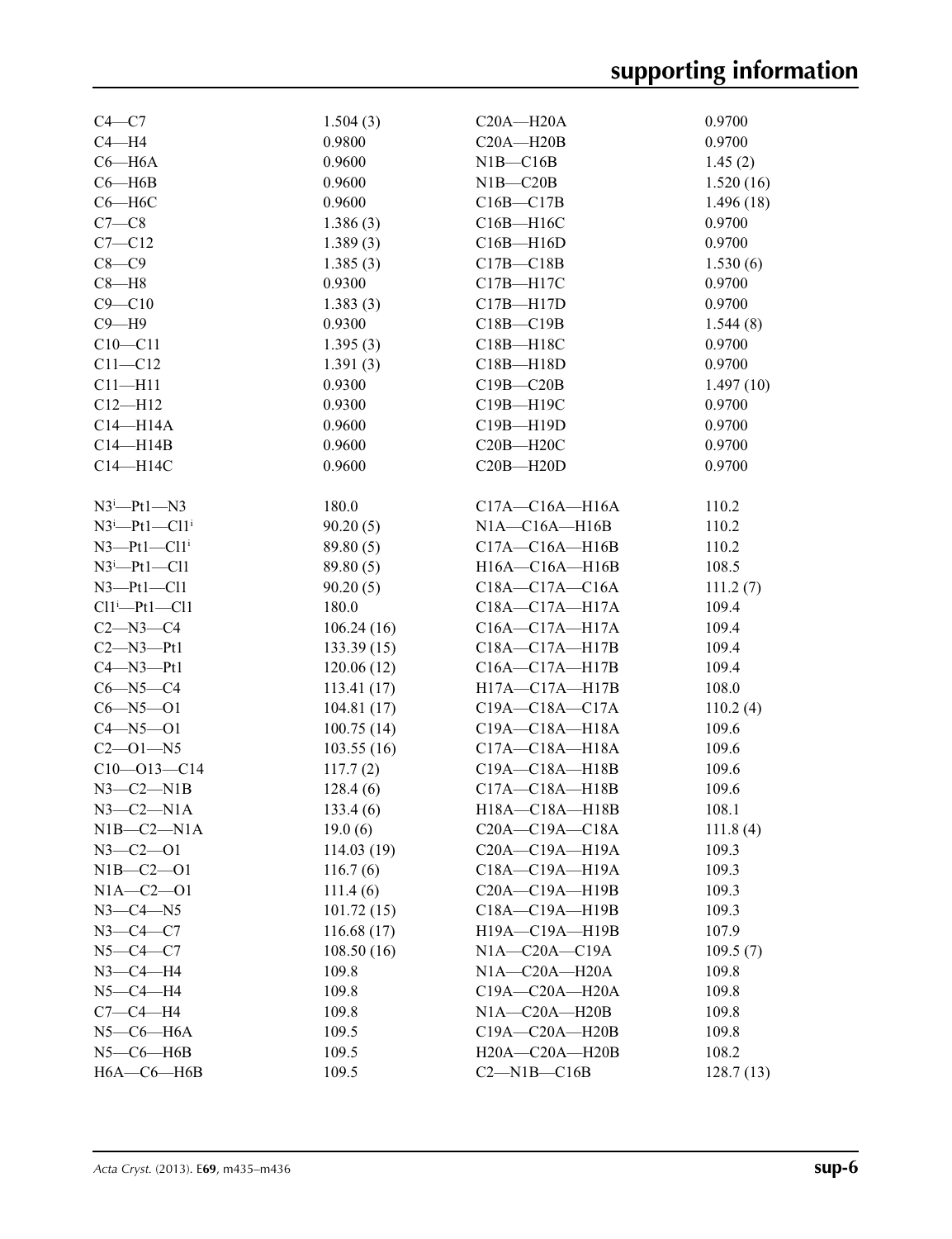| $N5$ — $C6$ — $H6C$           | 109.5         | $C2 - N1B - C20B$                           | 120.2(12)      |
|-------------------------------|---------------|---------------------------------------------|----------------|
| Н6А-С6-Н6С                    | 109.5         | $C16B - N1B - C20B$                         | 111.1(12)      |
| Н6В-С6-Н6С                    | 109.5         | $NIB-C16B-C17B$                             | 111.5(12)      |
| $C8-C7-C12$                   | 119.0(2)      | NIB—C16B—H16C                               | 109.3          |
| $C8 - C7 - C4$                | 118.74(19)    | C17B-C16B-H16C                              | 109.3          |
| $C12-C7-C4$                   | 122.15(19)    | NIB—C16B—H16D                               | 109.3          |
| $C9 - C8 - C7$                | 120.8(2)      | $C17B - C16B - H16D$                        | 109.3          |
| $C9 - C8 - H8$                | 119.6         | H16C-C16B-H16D                              | 108.0          |
| $C7-C8-H8$                    | 119.6         | $C16B - C17B - C18B$                        | 111.4(6)       |
| $C10-C9-C8$                   | 120.0(2)      | C16B-C17B-H17C                              | 109.4          |
| $C10-C9-H9$                   | 120.0         | C18B-C17B-H17C                              | 109.4          |
| $C8-C9-H9$                    | 120.0         | $C16B - C17B - H17D$                        | 109.4          |
| $O13-C10-C9$                  | 115.2(2)      | C18B-C17B-H17D                              | 109.4          |
| $O13 - C10 - C11$             | 125.0(2)      | $H17C-C17B-H17D$                            | 108.0          |
| $C9 - C10 - C11$              | 119.9(2)      | $C17B - C18B - C19B$                        | 109.3(4)       |
| $C12 - C11 - C10$             | 119.5(2)      | C17B-C18B-H18C                              | 109.8          |
| $C12 - C11 - H11$             | 120.2         | C19B-C18B-H18C                              | 109.8          |
| $C10 - C11 - H11$             | 120.2         | C17B-C18B-H18D                              | 109.8          |
| $C7 - C12 - C11$              | 120.7(2)      | C19B-C18B-H18D                              | 109.8          |
| $C7 - C12 - H12$              | 119.6         | H18C-C18B-H18D                              | 108.3          |
| $C11 - C12 - H12$             | 119.6         | $C20B - C19B - C18B$                        | 109.9(5)       |
| $O13 - C14 - H14A$            | 109.5         | C20B-C19B-H19C                              | 109.7          |
| $O13 - C14 - H14B$            | 109.5         | C18B-C19B-H19C                              | 109.7          |
| $H14A - C14 - H14B$           | 109.5         | C20B-C19B-H19D                              | 109.7          |
| O13-C14-H14C                  | 109.5         | C18B-C19B-H19D                              | 109.7          |
| H14A-C14-H14C                 | 109.5         | H19C-C19B-H19D                              | 108.2          |
| $H14B - C14 - H14C$           | 109.5         | $C19B - C20B - N1B$                         | 111.0(7)       |
| $C2-M1A-C20A$                 | 124.3(11)     | C19B-C20B-H20C                              | 109.4          |
|                               |               |                                             |                |
| $C2-M1A-C16A$                 | 120.9(11)     | $NIB-C20B-H20C$                             | 109.4          |
| $C20A - N1A - C16A$           | 114.6(12)     | $C19B - C20B - H20D$<br>$N1B - C20B - H20D$ | 109.4<br>109.4 |
| $NIA$ — $C16A$ — $C17A$       | 107.4(8)      | H20C-C20B-H20D                              |                |
| $NIA$ $-CI6A$ $-H16A$         | 110.2         |                                             | 108.0          |
| $N3^i$ -Pt1- $N3$ -C2         | $-49(15)$     | $C8-C9-C10-C11$                             | $-1.0(3)$      |
| $Cl1^i$ -Pt1-N3-C2            | 116.2(2)      | $O13-C10-C11-C12$                           | $-179.11(19)$  |
| $Cl1$ — $Pt1$ — $N3$ — $C2$   | $-63.8(2)$    | $C9 - C10 - C11 - C12$                      | $-0.5(3)$      |
| $N3^i$ -Pt1- $N3$ -C4         | 138(15)       | $C8-C7-C12-C11$                             | $-0.7(3)$      |
| $Cl1^i$ — $Pt1$ — $N3$ — $C4$ | $-56.47(15)$  | $C4-C7-C12-C11$                             | $-177.36(17)$  |
| $Cl1-Pt1-N3-C4$               | 123.53(15)    | $C10-C11-C12-C7$                            | 1.4(3)         |
| $C6 - N5 - O1 - C2$           | 150.49(18)    | $N3-C2-N1A-C20A$                            | $-172.2(6)$    |
| $C4 - N5 - O1 - C2$           | 32.6(2)       | $N1B-C2-N1A-C20A$                           | 105(4)         |
| $C4$ —N3— $C2$ —N1B           | $-175.5(7)$   | $O1 - C2 - N1A - C20A$                      | $-5.4(10)$     |
| $Pt1 - N3 - C2 - N1B$         | 11.1(8)       | $N3-C2-N1A-C16A$                            | 2.7(12)        |
| $C4 - N3 - C2 - N1A$          | 160.1(6)      | $NIB-C2-M1A-C16A$                           | $-80(4)$       |
| $Pt1 - N3 - C2 - N1A$         | $-13.3(7)$    | $O1-C2-N1A-C16A$                            | 169.5(7)       |
| $C4 - N3 - C2 - 01$           | $-6.4(3)$     | $C2-M1A-C16A-C17A$                          | 125.3(10)      |
| $Pt1 - N3 - C2 - O1$          | $-179.78(15)$ | $C20A - N1A - C16A - C17A$                  | $-59.3(12)$    |
| $N5 - 01 - C2 - N3$           |               | N1A-C16A-C17A-C18A                          |                |
|                               | $-17.2(3)$    |                                             | 55.0(11)       |